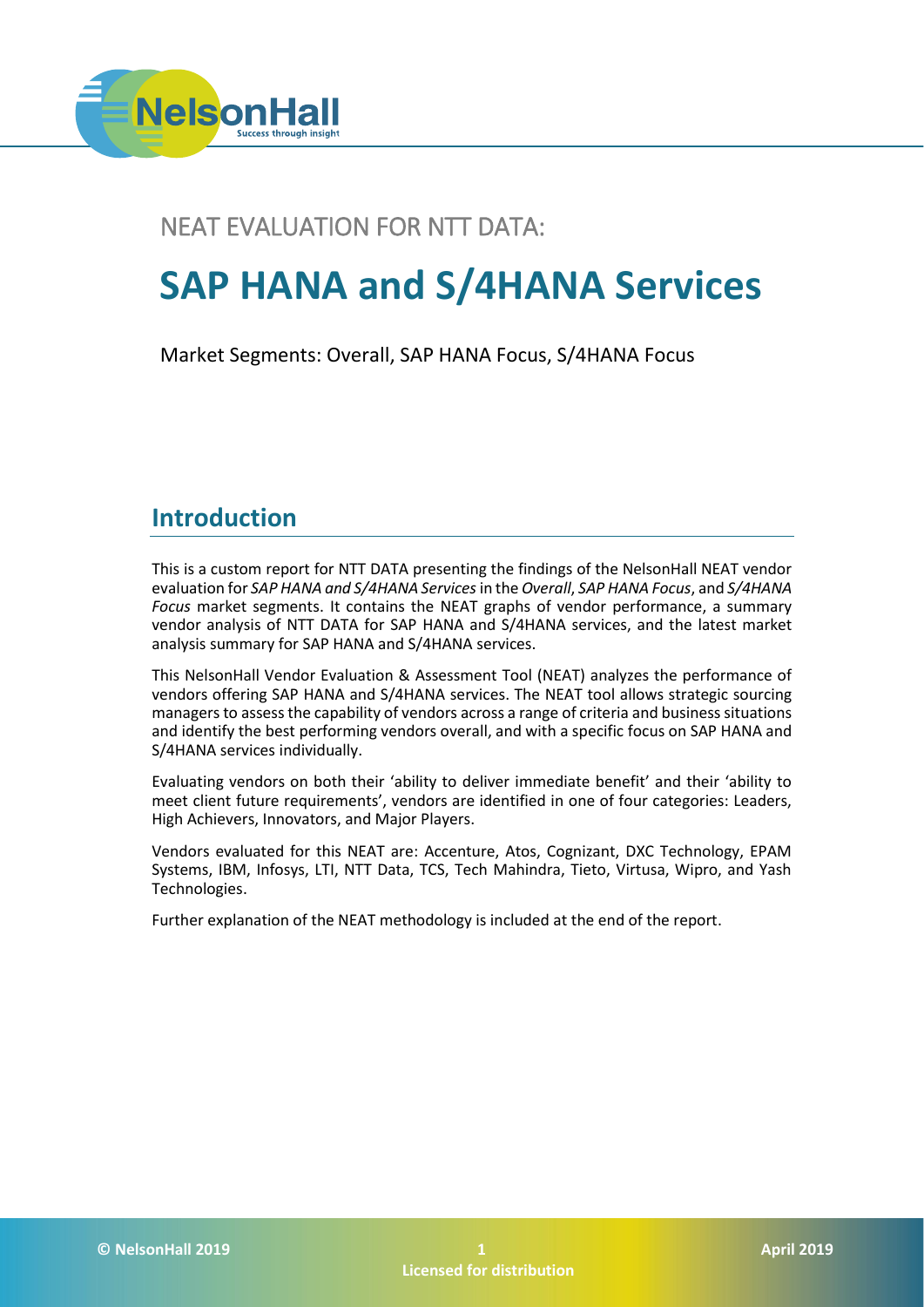

# **NEAT Evaluation: SAP HANA and S/4HANA Services (Overall)**



Source: NelsonHall 2019

NelsonHall has identified NTT DATA as a Leader in the *Overall* market segment, as shown in the NEAT graph. This market segment reflects NTT DATA's overall ability to meet future client requirements as well as delivering immediate benefits to SAP HANA and S/4HANA services clients.

Leaders are vendors that exhibit both a high ability relative to their peers to deliver immediate benefit and a high capability relative to their peers to meet client future requirements.

*Buy-side organizations can access the SAP HANA and S/4HANA Services NEAT tool (Overall) [here.](https://research.nelson-hall.com/sourcing-expertise/neat-reports/?avpage-views=neat&avpage-views=neat&NEATaction=viewProject&project=177&weightingGroup=709#neatProjectPage)*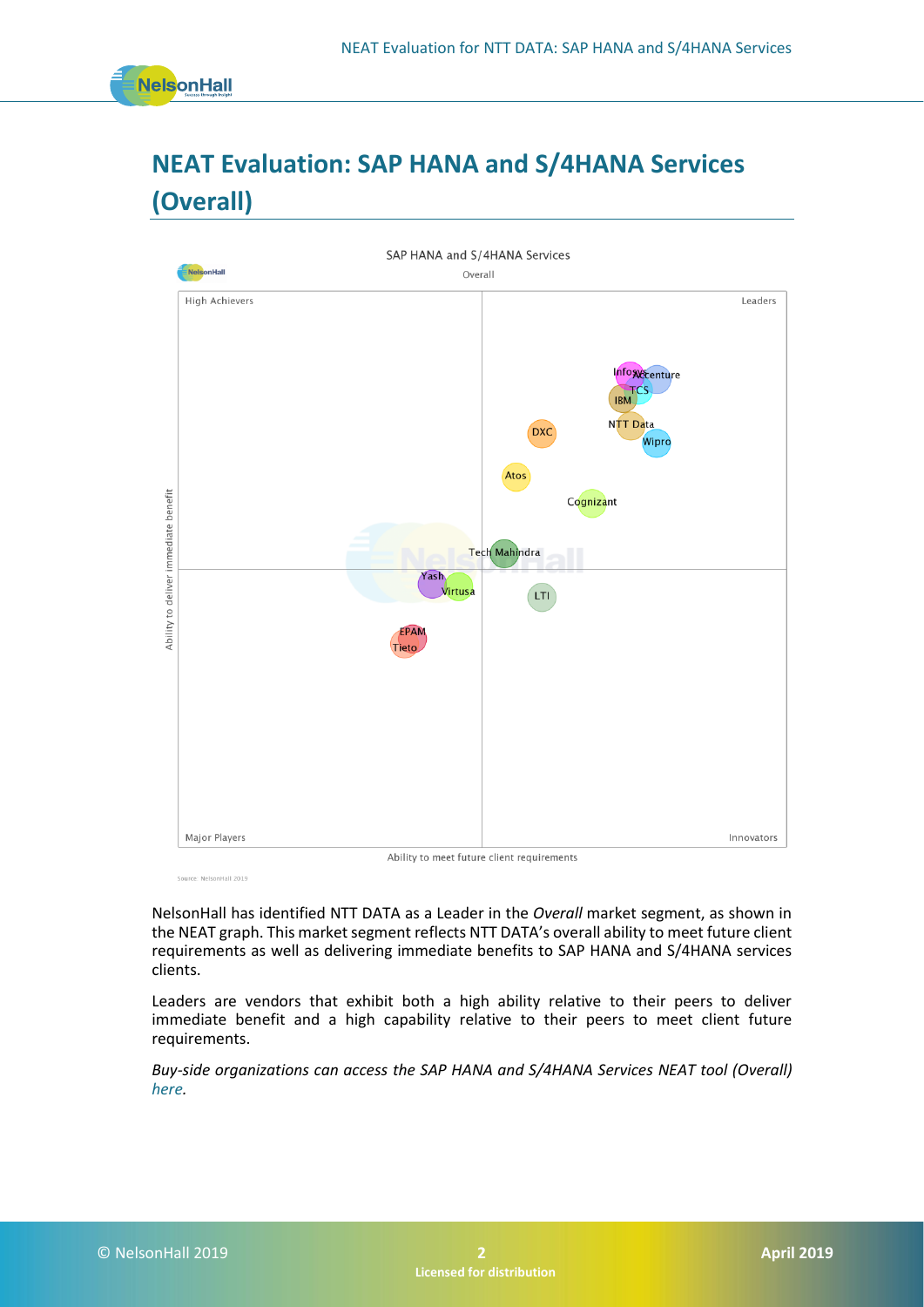

# **NEAT Evaluation: SAP HANA and S/4HANA Services (SAP HANA Focus)**



Source: NelsonHall 2019

NelsonHall has identified NTT DATA as a Leader in the *SAP HANA Focus* market segment, as shown in the NEAT graph. This market segment reflects NTT DATA's ability to meet future client requirements as well as delivering immediate benefits to clients with a specific focus on SAP HANA capability.

*Buy-side organizations can access the SAP HANA and S/4HANA Services NEAT tool (SAP HANA Focus) [here.](https://research.nelson-hall.com/sourcing-expertise/neat-reports/?avpage-views=neat&avpage-views=neat&NEATaction=viewProject&project=177&weightingGroup=710#neatProjectPage)*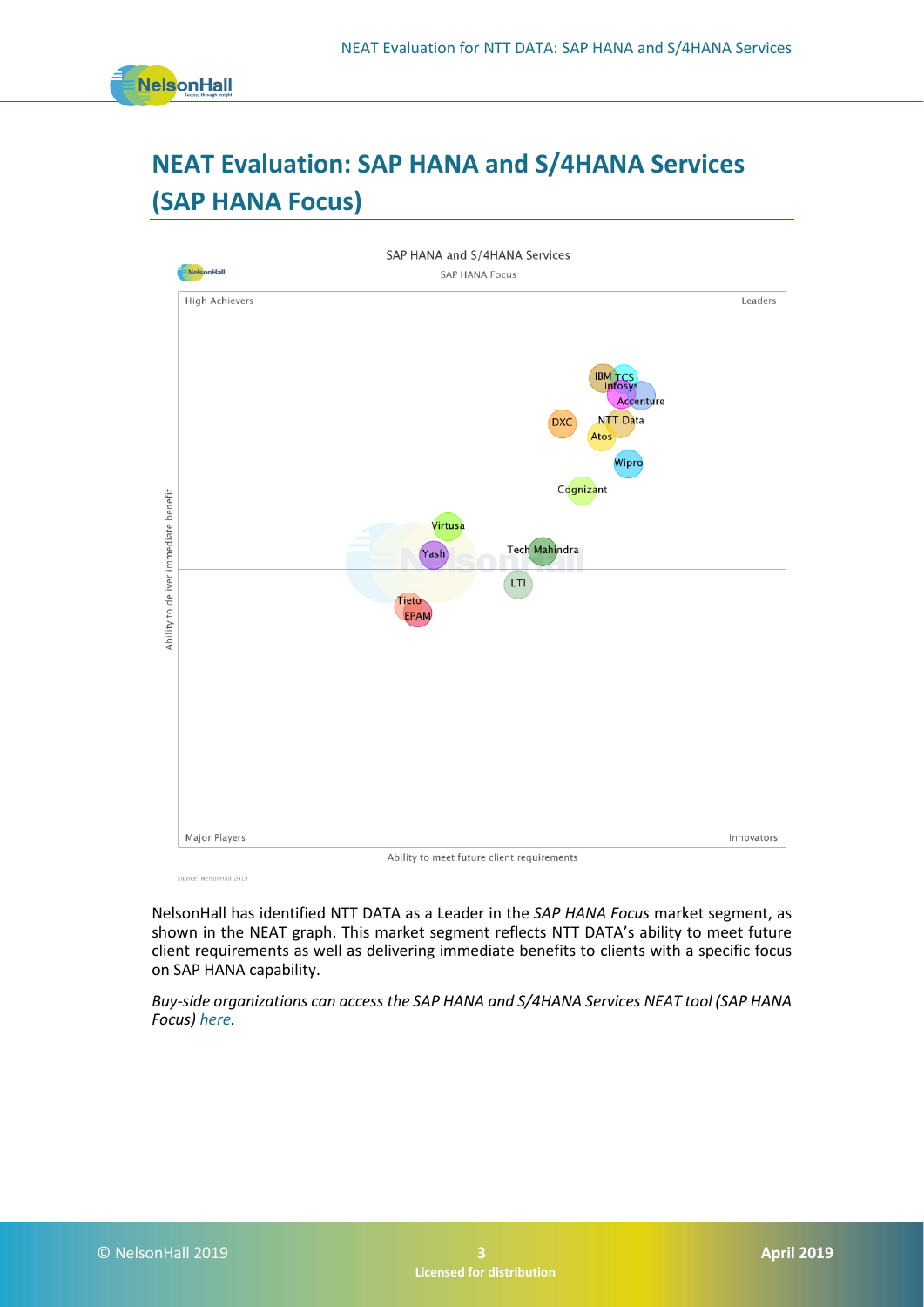

## **NEAT Evaluation: SAP HANA and S/4HANA Services (S/4HANA Focus)**



Source: NelsonHall 2019

NelsonHall has identified NTT DATA as a Leader in the *S/4HANA Focus* market segment, as shown in the NEAT graph. This market segment reflects NTT DATA's ability to meet future client requirements as well as delivering immediate benefits to clients with a specific focus on S/4HANA capability.

*Buy-side organizations can access the SAP HANA and S/4HANA Services NEAT tool (S/4HANA Focus) [here.](https://research.nelson-hall.com/sourcing-expertise/neat-reports/?avpage-views=neat&avpage-views=neat&NEATaction=viewProject&project=177&weightingGroup=711#neatProjectPage)*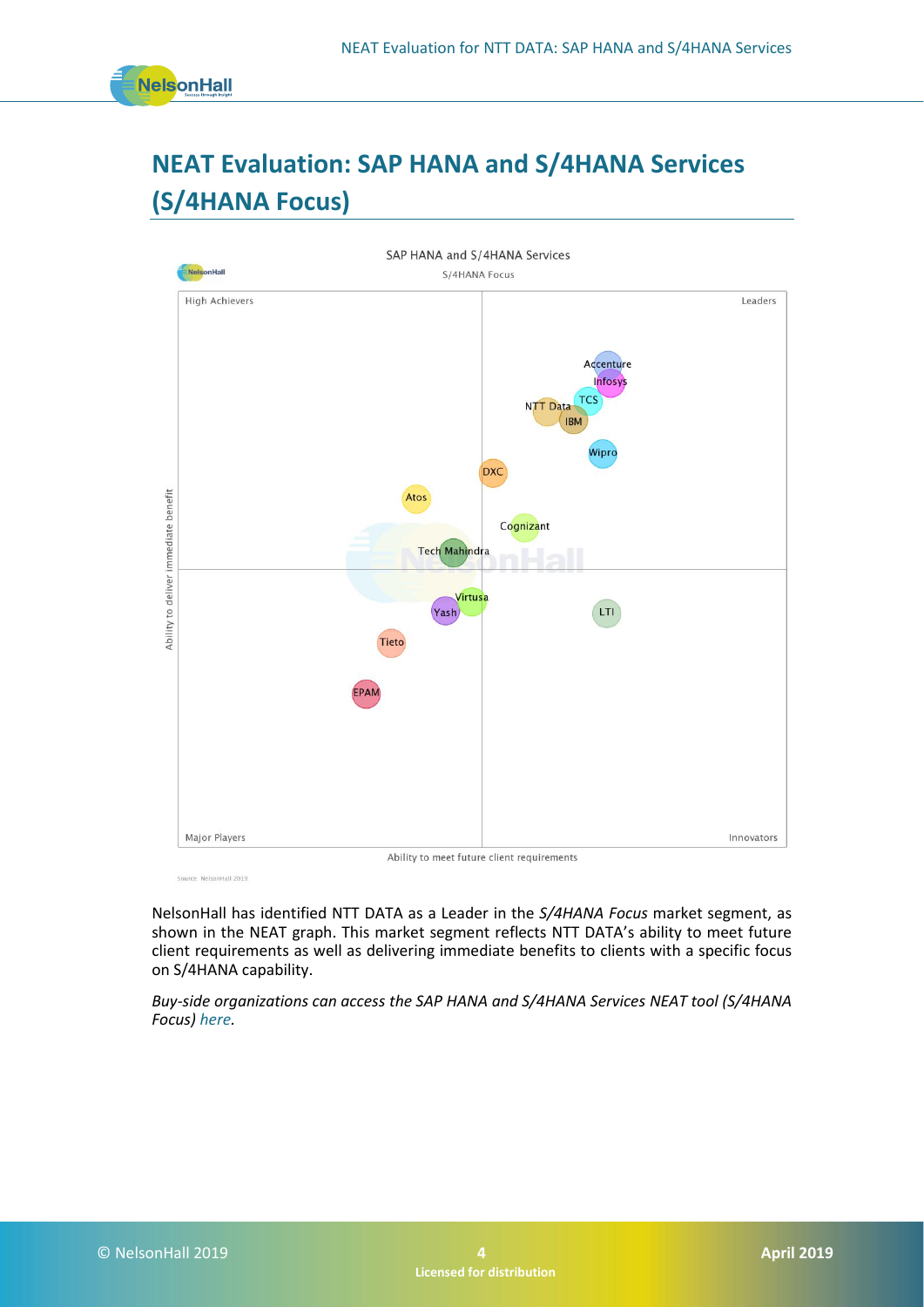

### **Vendor Analysis Summary for NTT DATA**

#### **Overview**

NTT DATA Communications Systems Corporation was spun off as a separate company from NTT Corporation in 1988, subsequently changing its name to NTT DATA Corporation in 1996. NTT Corporation retains a 54% shareholding in NTT DATA, and NTT DATA works jointly with other companies in the NTT Group to deliver services to clients.

In 2008, NTT DATA acquired majority ownership of itelligence, a Germany based SAP consultancy. NTT DATA has used itelligence to form the core of its SAP Global One organization which standardizes offerings and delivery across the NTT DATA global operating units.

Since taking total control of itelligence, NTT DATA and itelligence have made a number of acquisitions to add incremental SAP capabilities and geographic coverage. It made seven acquisitions through 2016. Across 2017 and 2018, NTT DATA and itelligence have made five more acquisitions to expand its global SAP capabilities including:

- May 2017: NTT DATA acquired a majority stake in PT. Abyor (Abyor), an Indonesian SAP services provider
- June 2017: itelligence acquired Goldfish ICT, a Netherlands based SAP consultancy. Founded in 2000, Goldfish has ~70 employees and focuses on the food, agriculture, life sciences, and chemical sectors. itelligence says the acquisition will result in  $\sim$ 200 employees in the Netherlands and annual revenues of ~€40m
- October 2017: itelliegence acquired vCentric, a Hyderabad, India-based SAP service provider
- March 2018: itelligence acquired EINS Consulting, a Sweden based full-service provider of SAP services with ~65 employees based in Stockholm
- June 2018: itelligence acquired a majority stake in German Hybris and SAP Gold Partner, Sybit. It was established in 2000 and has ~170 employees
- June 2018: NTT DATA acquired gen-ius, a provider of SAP consulting and services to the automotive sector, supporting sales and after-sales services. It was established in 2000 and is headquartered in Bielefeld, Germany with ~50 employees.

NTT DATA's SAP practice had ~\$2bn in annual revenues in 2017, realizing ~13% annual growth. It has ~5k clients across 58 countries and 17 industries.

In August 2018, the parent NTT Holdings, announced its intention to group within a new firm, NTT Inc., several units including Dimension Data, NTT Comms and NTT Security and to amalgamate them. NTT DATA will be in the portfolio of NTT Inc. but will remain independent of the rest of NTT Inc.

While NTT DATA will remain the core of NTT Inc.'s SAP service capabilities, it does see the new entity as providing it new avenues and client possibilities, for example, targeting Dimension Data's cloud client base for new SAP engagements.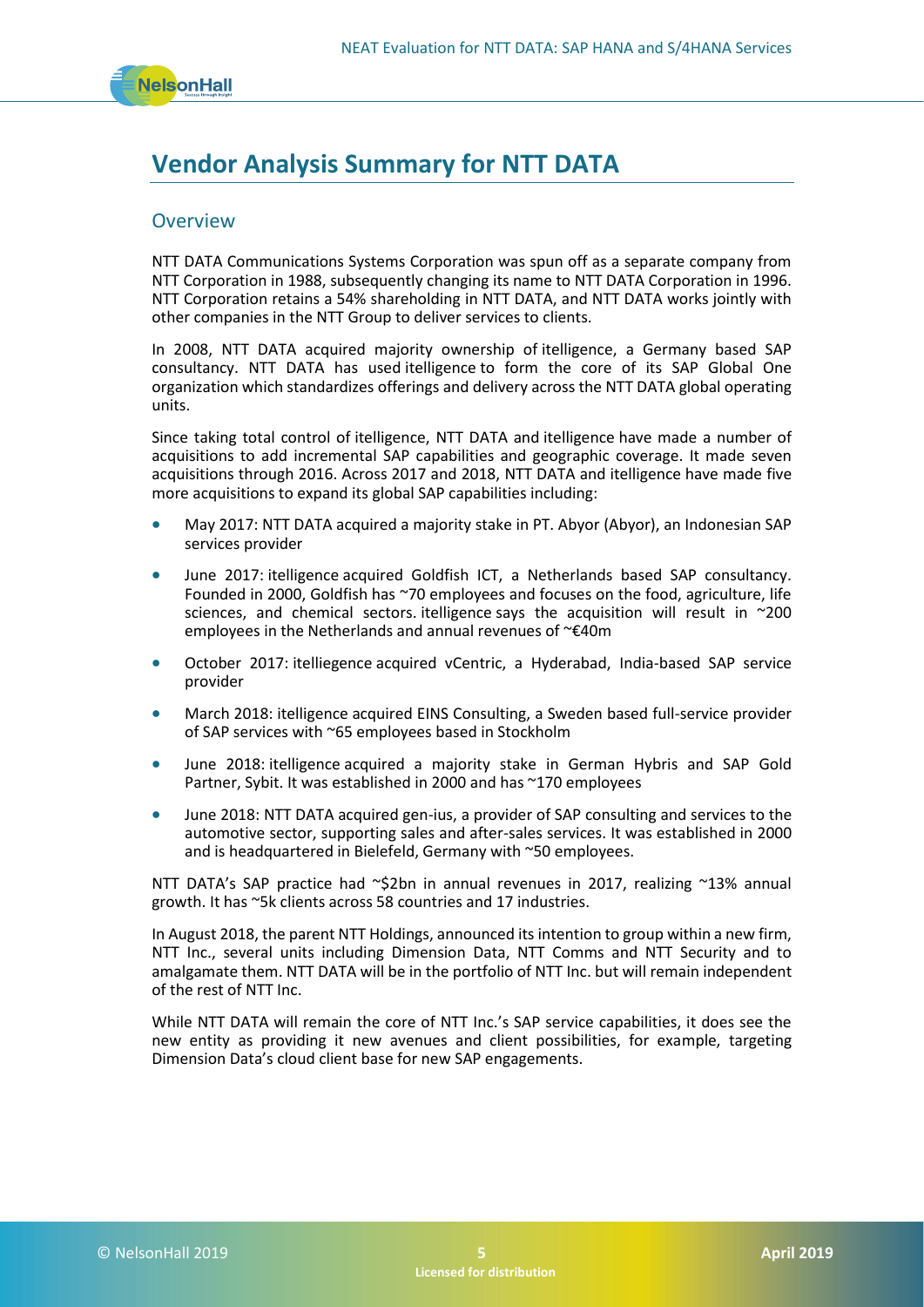

#### Financials

NTT DATA reported full calendar year 2017 revenues of ~\$18.7bn. NTT DATA estimates that \$2bn in revenues are associated with SAP, with an objective to grow this to \$3bn by 2020, via both organic and inorganic growth.

Of the total current SAP revenues, NelsonHall estimates that ~17.5% (\$350m) of CY 2017 SAP revenues comes from HANA and S/4HANA services. NelsonHall further estimates that CY 2018 HANA and S/4HANA revenues to be ~\$470m.

#### **Strengths**

- Strong EMEA and SMB HANA and S/4HANA practice
- Willingness to grow SAP skills inorganically to expand the functional and geographic breadth
- Model Company certified
- SAP Leonardo Medallion program membership
- The breadth of S/4HANA implementation experience.

#### Challenges

- The concentration of clients in EMEA
- S/4HANA adoption experience overweighted toward SMB implementations
- Expanding S/4HANA and HANA workforce in reaction to demand rather than proactively.

#### Strategic Direction

NTT DATA has defined a strategy to grow its S/4HANA and HANA practice by focusing on the following areas:

- Strong EMEA and SMB HANA and S/4HANA practice
- Willingness to grow SAP skills inorganically to expand the functional and geographic breadth
- Model Company certified
- SAP Leonardo Medallion program membership
- The breadth of S/4HANA implementation experience
- SAP-certified industry solutions.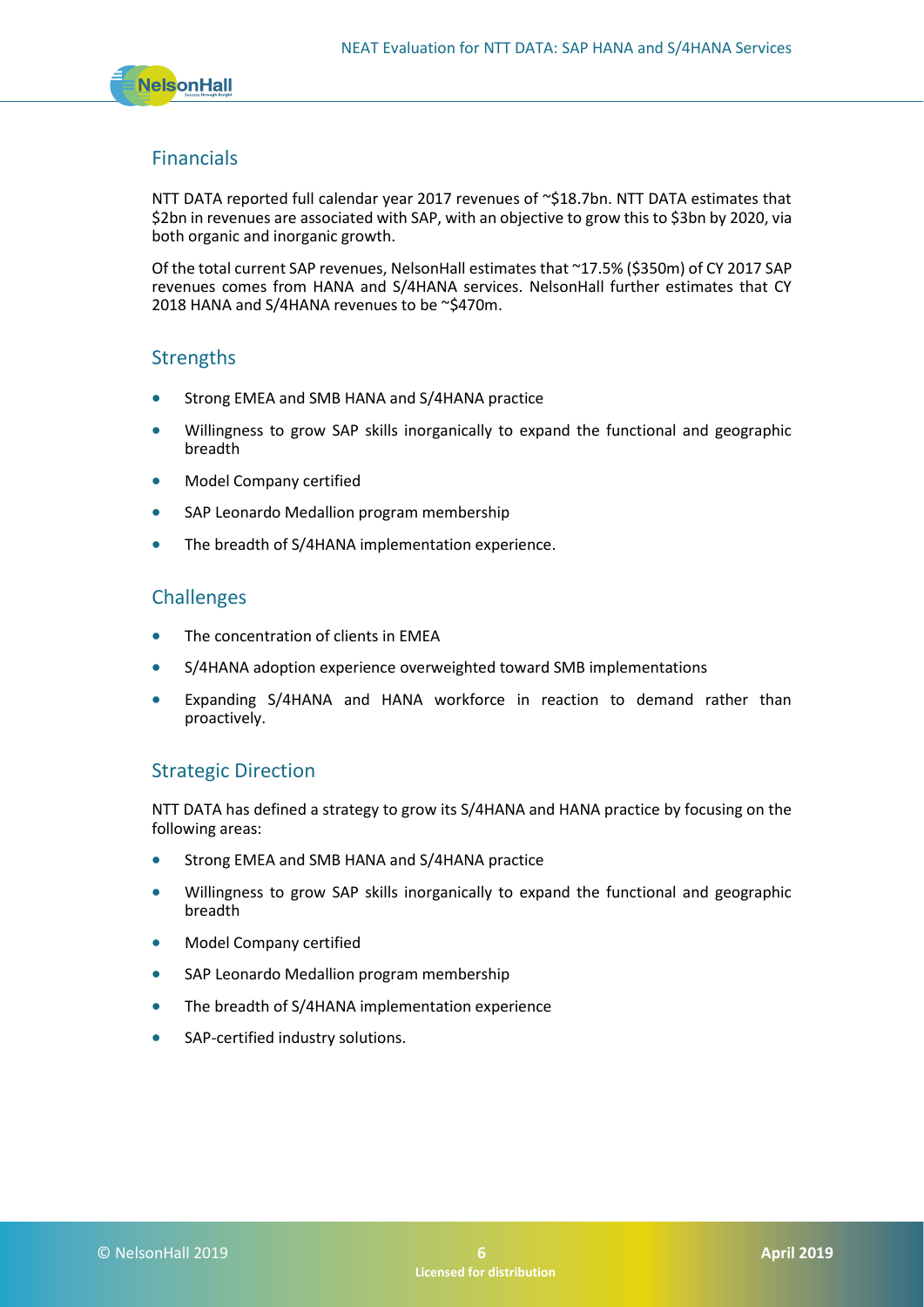

#### **Outlook**

Unlike many of its competitors, NTT DATA has explicitly targeted acquisitions to increase its SAP capabilities. Its acquisitions of itelligence and everis have provided it with a strong base in the EMEA SMB market, which has been one of the strongest adopters of S/4HANA to date. It is continuing this approach, making several targeted acquisitions per year primarily to expand geographically but also adding incremental capabilities such as in C/4HANA. This inorganic growth separates it from many competitors and allows it to identify and exploit new markets more quickly than others.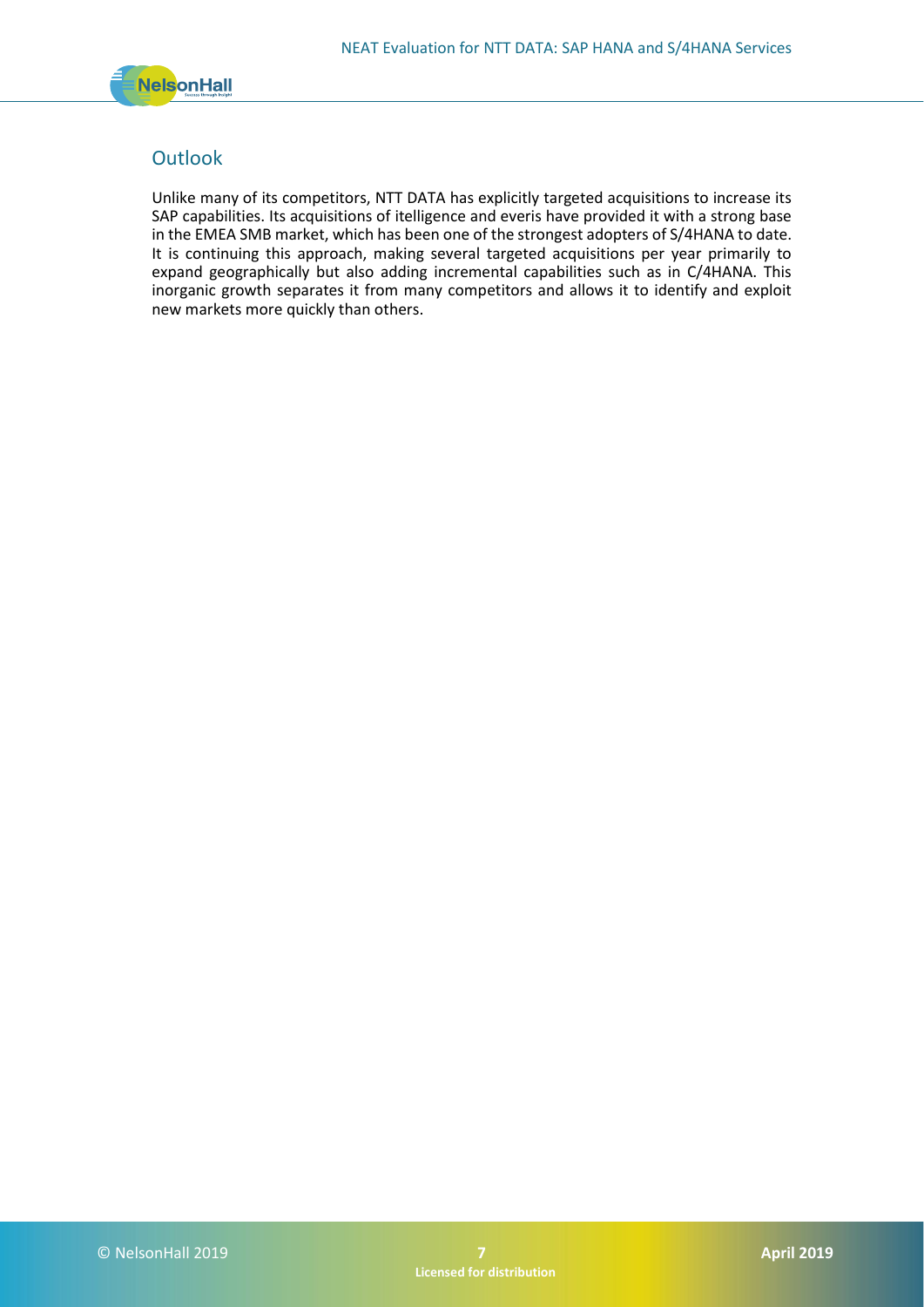

### **SAP HANA and S/4HANA Services Market Summary**

#### **Overview**

NelsonHall estimates that 68% of migration and implementation work completed by IT service vendors has been to Suite or BW on HANA rather than to S/4HANA, up from 27% in 2016. For many organizations, however, this is the beginning of a multi-phase approach, ultimately leading to S/4HANA hosted in the cloud.

With the introduction of S/4HANA 1809, combined with new migration paths (such as a hybrid bluefield approach), Model Company offerings and incremental capabilities, organizations are increasingly migrating directly to S/4HANA from legacy ERP landscapes.

NelsonHall expects this to continue to accelerate as S/4HANA, Leonardo and C/4HANA offerings mature. By 2022, we expect ~55% of IT service vendor SAP HANA or S/4HANA revenues to be derived from S/4HANA rather than BW or Suite on HANA.

NelsonHall estimates that ~65% of new S/4HANA adoptions are being completed through the implementation of a new system, rather than migrating existing legacy ERP landscapes. This is driven by early S/4HANA adoption being dominated by new buyers (particularly small and medium businesses) who can more easily adopt S/4HANA's best practice business processes rather than organizations with large, customized, legacy ERPs.

Organizations that have adopted SAP HANA have focused on simplifying their technical environment to reduce costs and increase agility in accessing data.

As S/4HANA adoption accelerates, organizations are increasingly using it to drive broader business change including introducing new business models and transforming business processes. These broader benefits aren't solely measured in traditional IT cost reduction but through greater agility within the business. However, S/4HANA's simplified technical architecture (data, custom object, etc.) are also driving IT cost benefits.

#### Buy-Side Dynamics

The key capabilities sought by organizations in selecting a vendor to deliver SAP HANA and S/4HANA services are:

- Tying of fees to desired outcomes
- SAP technical delivery capabilities
- Local SAP HANA and S/4HANA consulting capabilities
- SAP functional delivery capabilities
- SAP HANA migration tools and accelerators.

#### Market Size & Growth

The global SAP HANA and S/4HANA services market is estimated by NelsonHall as  $\sim$ \$10,405m in 2018. It is expected to grow at 21% CAGR to  $\sim$ \$29,765m by 2023.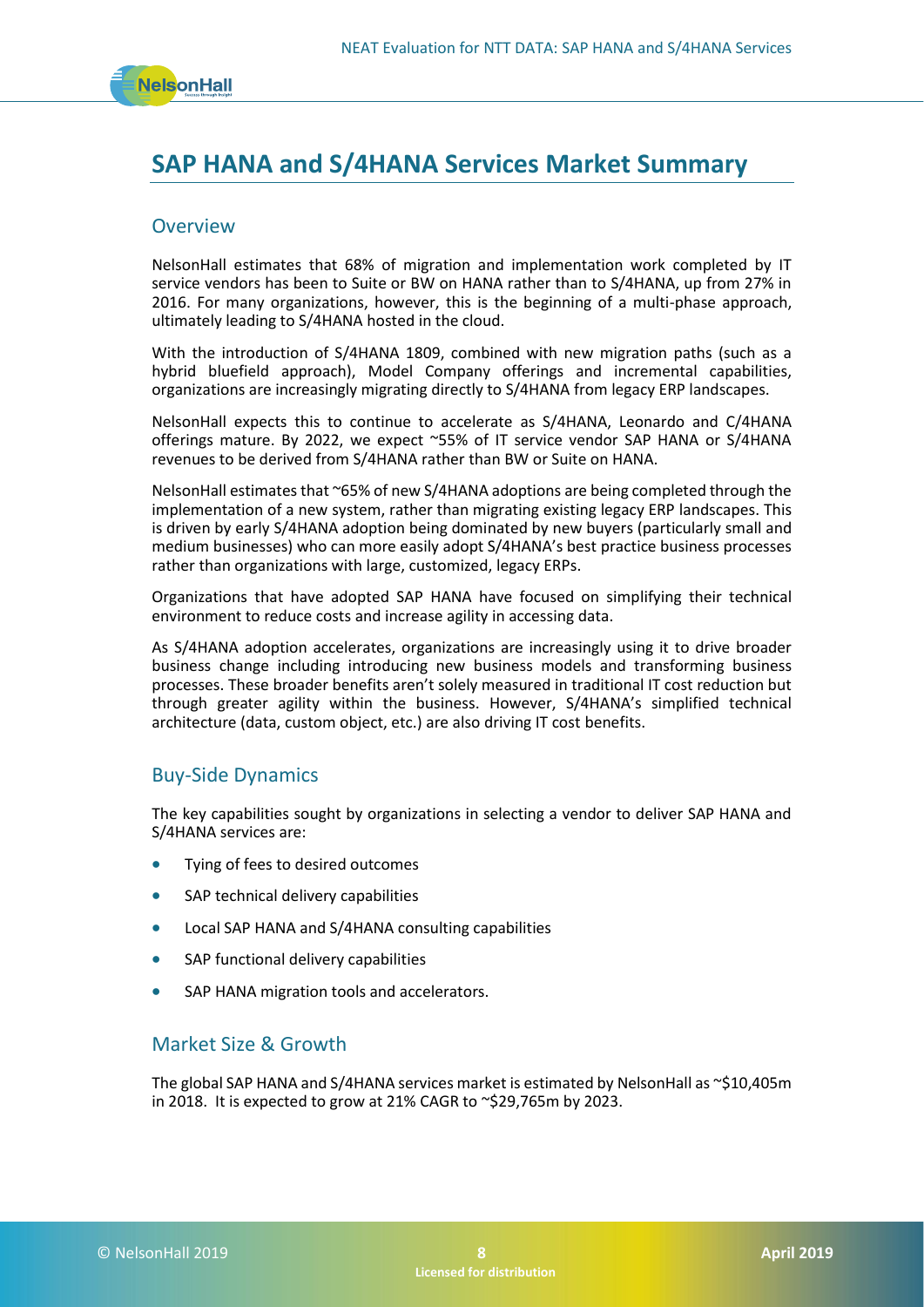

#### Success Factors

The key success factors for SAP HANA and S/4HANA services vendors include:

- **Automated assessment, migration and roadmapping capabilities**: successful vendors offer a portfolio of automated tools and methodologies to assess the impact of migration on current ERPs (including custom objects and legacy data), develop a migration roadmap and execute the migration of legacy objects and data including automated custom code modification
- **Vertical-centric offerings**: successful vendors develop a portfolio of offerings to complement core HANA and S/4HANA capabilities with tailored industry-centric applications, analytics, and edge capabilities. These include proprietary migration accelerators (pre-configured industry blueprints), SAP Model Company offerings and industry or LoB specific functional extensions
- **Business Process and OCM Capabilities**: as organizations look to use S/4HANA as a catalyst for modernizing and simplifying business processes, vendors need to be able to provide the non-technical capabilities that help the client organization to migrate to the new processes and organization in parallel to migrating to the new system
- **Incorporating emerging technologies**: successful vendors are looking to develop offerings that incorporate new and emerging technologies such as those offered by Leonardo and C/4HANA. Building capabilities that incorporate IoT, AI/ML, analytics and blockchain to increase the value that organizations can realize by adopting S/4HANA
- **Business case development capabilities**: successful vendors use experiences and benchmarks to help organizations shape a defined business case incorporating direct cost reduction and indirect business value from enhanced capabilities and improved processes
- **Geographically diverse delivery team**: successful vendors possess onshore resources capable of consulting with clients in initial stages (including migration, business process, OCM planning and business case development), coupled with strong offshore migration and application management factories.

#### **Outlook**

Companies that have already invested in legacy ERP are slow to migrate to S/4HANA. This can be driven by concerns about the change required (see next slide) as well as the level of effort required to migrate. Migration effort is driven by the custom code changes required to operate in the new environment and the level of configurations to tailor the system to operate in the client's industry.

Where large enterprises were initially hesitant to adopt S/4HANA due to its impact on customized processes built over time in legacy ERPs, increasingly organizations are viewing S/4HANA as a way to transform the organization and processes in addition to modernizing technology. These organizations are looking to S/4HANA implementation vendors to help guide them on this broader transformational journey instilling new business processes and managing related organizational and change management.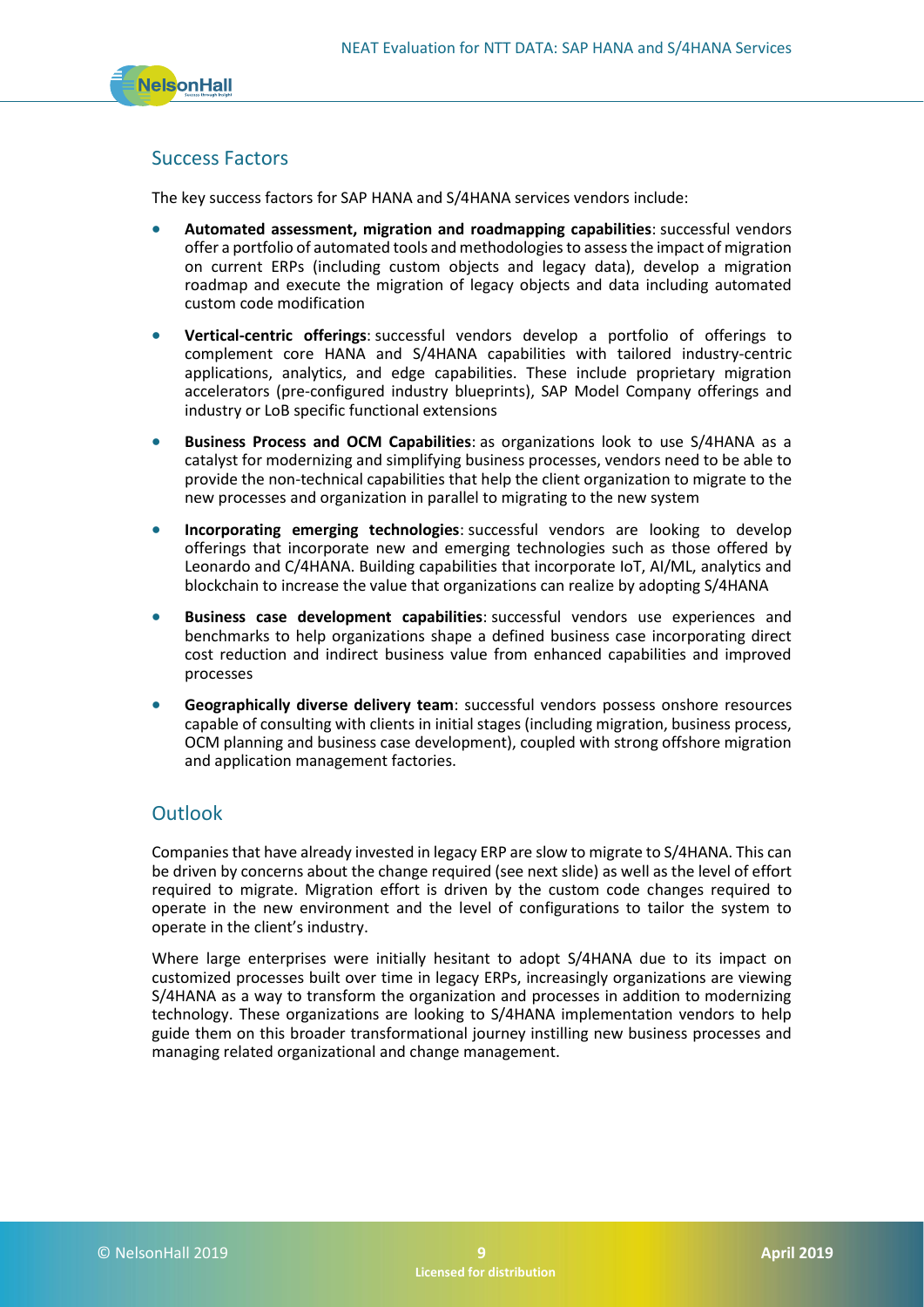

The future direction for SAP HANA and S/4HANA service vendors include:

- Approach and objectives:
	- − Large enterprise SoH and ECC clients accelerate replacing legacy with S/4HANA, focusing on simplifying custom business processes, organization and application landscapes
	- − Cloud based S/4HANA based on pre-configured industry templates becomes the primary hosting approach to improve business case
	- $-$  Large enterprise adoption is driven by digital transformation objectives and the desire for incorporating expanded capabilities such Leonardo's IoT and AI/ML offerings and C/4HANA
	- − Vendors continue to bolt on functionality to core S/4HANA capabilities, but focus on value-add functionality tailored specifically to client industry needs.
- Benefits:
	- − Organizations use S/4HANA as a foundation to gain access to digital transformation technologies (IoT, machine learning) that expand their business case to increased revenues and improved customer service
	- − Old business models, processes and organizations are modernized and simplified to improve agility
	- − Incremental infrastructure cost saving realized through the use of cloud-hosted S/4HANA.
- Delivery model:
	- − S/4HANA implementation is foundational step of a broader digital transformation roadmap
	- − Assessment, roadmapping, and code and data migration are primarily completed by automated tools
	- − Migration factories located primarily offshore accelerate the migration from ECC to S/4HANA
- Onshore consulting focus primarily on business process and organization transformation.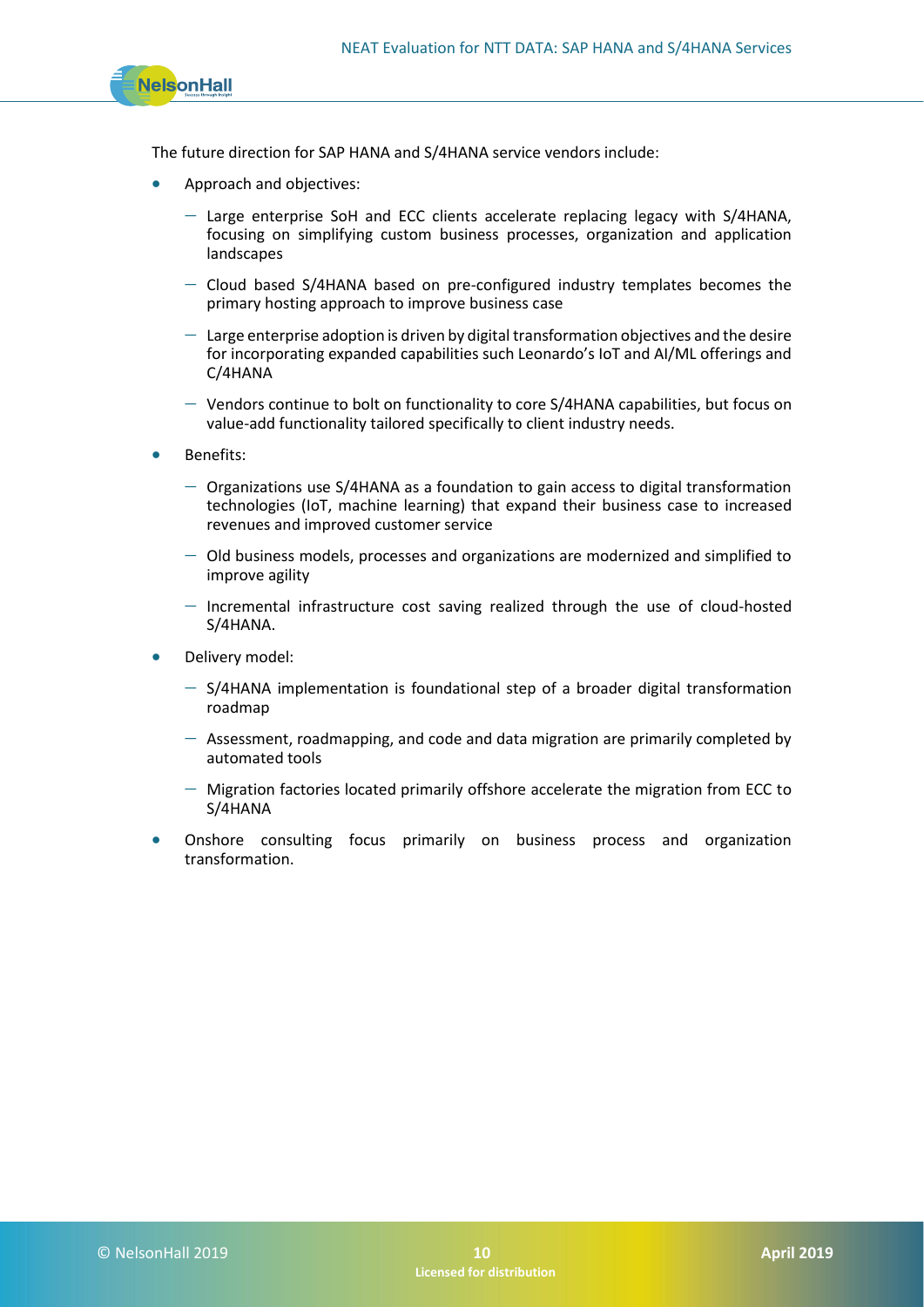

# **NEAT Methodology for SAP HANA and S/4HANA Services**

NelsonHall's (vendor) Evaluation & Assessment Tool (NEAT) is a method by which strategic sourcing managers can evaluate outsourcing vendors and is part of NelsonHall's *Speed-to-Source* initiative. The NEAT tool sits at the front-end of the vendor screening process and consists of a two-axis model: assessing vendors against their 'ability to deliver immediate benefit' to buy-side organizations and their 'ability to meet client future requirements'. The latter axis is a pragmatic assessment of the vendor's ability to take clients on an innovation journey over the lifetime of their next contract.

The 'ability to deliver immediate benefit' assessment is based on the criteria shown in Exhibit 1, typically reflecting the current maturity of the vendor's offerings, delivery capability, benefits achievement on behalf of clients, and customer presence.

The 'ability to meet client future requirements' assessment is based on the criteria shown in Exhibit 2, and provides a measure of the extent to which the supplier is well-positioned to support the customer journey over the life of a contract. This includes criteria such as the level of partnership established with clients, the mechanisms in place to drive innovation, the level of investment in the service, and the financial stability of the vendor.

The vendors covered in NelsonHall NEAT projects are typically the leaders in their fields. However, within this context, the categorization of vendors within NelsonHall NEAT projects is as follows:

- **Leaders**: vendors that exhibit both a high ability relative to their peers to deliver immediate benefit and a high capability relative to their peers to meet client future requirements
- **High Achievers**: vendors that exhibit a high ability relative to their peers to deliver immediate benefit but have scope to enhance their ability to meet client future requirements
- **Innovators**: vendors that exhibit a high capability relative to their peers to meet client future requirements but have scope to enhance their ability to deliver immediate benefit
- **Major Players**: other significant vendors for this service type.

The scoring of the vendors is based on a combination of analyst assessment, principally around measurements of the ability to deliver immediate benefit; and feedback from interviewing of vendor clients, principally in support of measurements of levels of partnership and ability to meet future client requirements.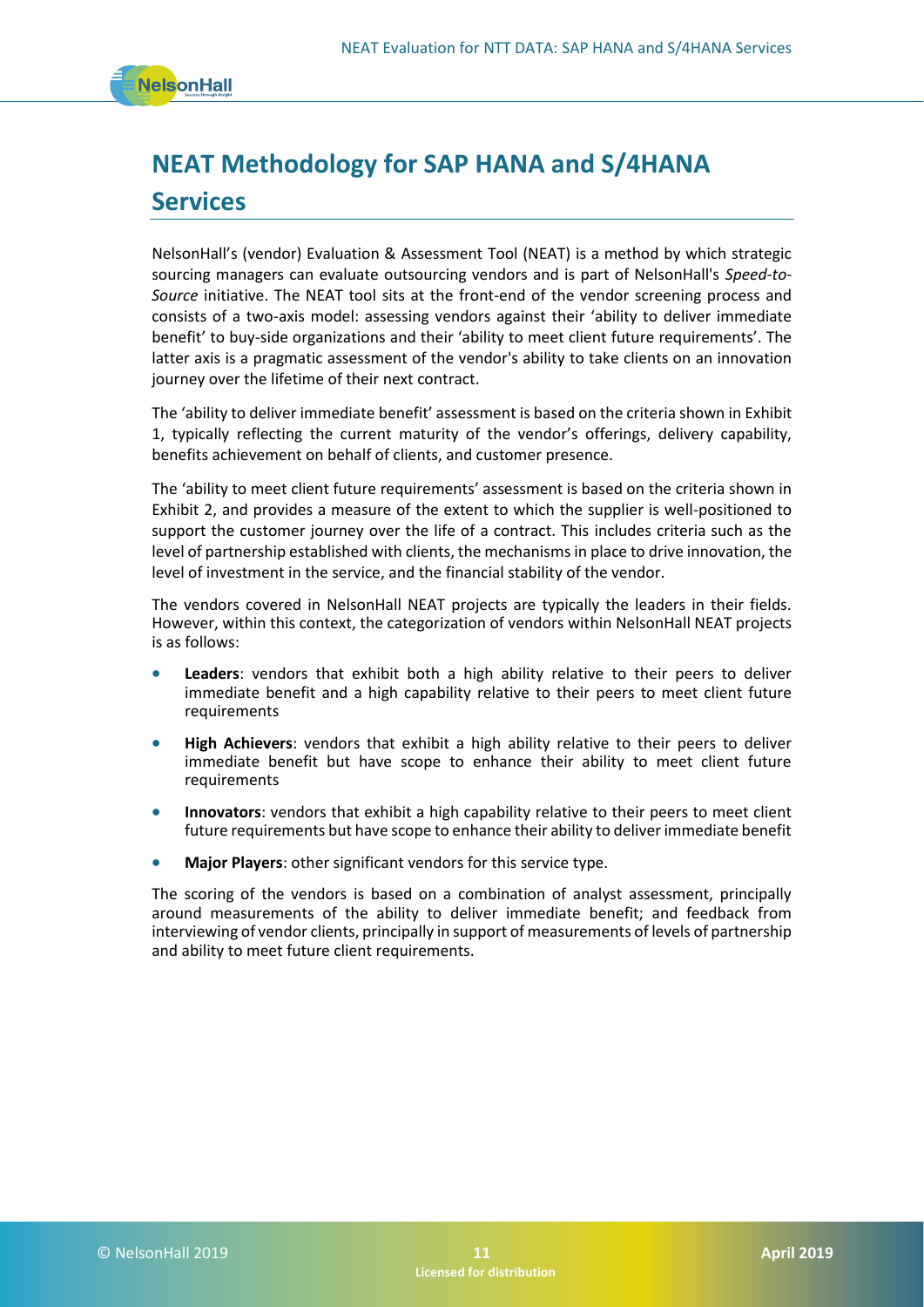

#### *Exhibit 1*

### **'Ability to deliver immediate benefit': Assessment criteria**

| <b>Assessment Criteria</b>                   |
|----------------------------------------------|
| <b>Overall HANA &amp; S/4HANA Capability</b> |
| <b>HANA</b> migration capability             |
| S/4HANA implementation capability            |
| HANA & S/4HANA cloud offerings               |
| Leonardo offerings                           |
| <b>Proprietary functional extensions</b>     |
| <b>Migration tools</b>                       |
| <b>Ongoing management capabilities</b>       |
| Model company                                |
| Breadth of HANA & S/4HANA capabilities       |
| HANA & S/4HANA consulting capabilities       |
| <b>Functional skilled resources</b>          |
| <b>Technical skilled resources</b>           |
| Use of Activate                              |
| N. America                                   |
| <b>EMEA</b>                                  |
| <b>APAC</b>                                  |
| <b>LATAM</b>                                 |
| Scale of operations - overall                |
| <b>Scale of operations - HANA</b>            |
| Scale of operations - S/4HANA                |
| <b>Skills &amp; capabilities</b>             |
| Timely project completion                    |
| Value for money                              |
|                                              |